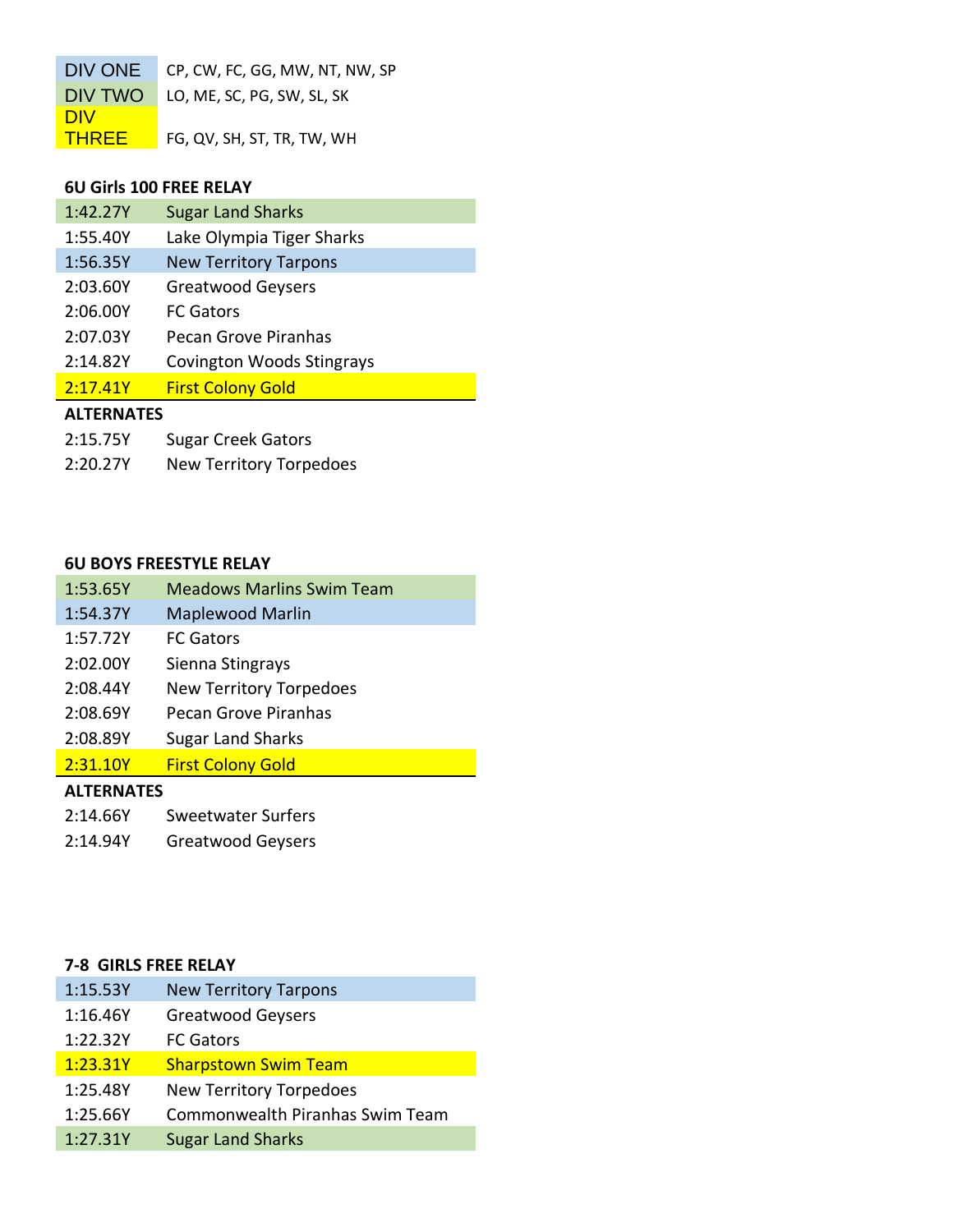## 1:28.71Y Maplewood Marlin

## **ALTERNATES**

1:29.33Y Lake Olympia Tiger Sharks 1:35.76Y Pecan Grove Piranhas

### **7-8 BOYS FREE RELAY**

| 1:16.34Y          | <b>Greatwood Geysers</b>               |
|-------------------|----------------------------------------|
| 1:17.50Y          | <b>Pecan Grove Piranhas</b>            |
| 1:22.34Y          | <b>FC Gators</b>                       |
| 1:22.77Y          | Maplewood Marlin                       |
| 1:24.31Y          | <b>Commonwealth Piranhas Swim Team</b> |
| 1:26.95Y          | <b>New Territory Torpedoes</b>         |
| 1:27.22Y          | <b>Sugar Land Sharks</b>               |
| 1:29.81Y          | <b>Sharpstown Swim Team</b>            |
| <b>ALTERNATES</b> |                                        |
| 1:29.34Y          | Lake Olympia Tiger Sharks              |

1:30.96Y Covington Woods Stingrays

#### **9-10 GIRLS FREE RELAY**

| <b>ALTERNATES</b> |                              |
|-------------------|------------------------------|
| 1:12.32Y          | <b>Sharpstown Swim Team</b>  |
| 1:12.16Y          | <b>FC Gators</b>             |
| 1:10.76Y          | <b>New Territory Tarpons</b> |
| 1:09.17Y          | <b>Sweetwater Surfers</b>    |
| 1:08.86Y          | Maplewood Marlin             |
| 1:06.83Y          | Pecan Grove Piranhas         |
| 1:06.19Y          | <b>Greatwood Geysers</b>     |
| 1:04.53Y          | <b>Sugar Land Sharks</b>     |

- 1:12.59Y New Territory Torpedoes
- 1:12.97Y Commonwealth Piranhas Swim Team

### **9-10 BOYS FREE RELAY**

| 1:04.19Y | <b>Pecan Grove Piranhas</b>    |
|----------|--------------------------------|
| 1:05.43Y | <b>Maplewood Marlin</b>        |
| 1:06.14Y | <b>Greatwood Geysers</b>       |
| 1:06.17Y | <b>New Territory Torpedoes</b> |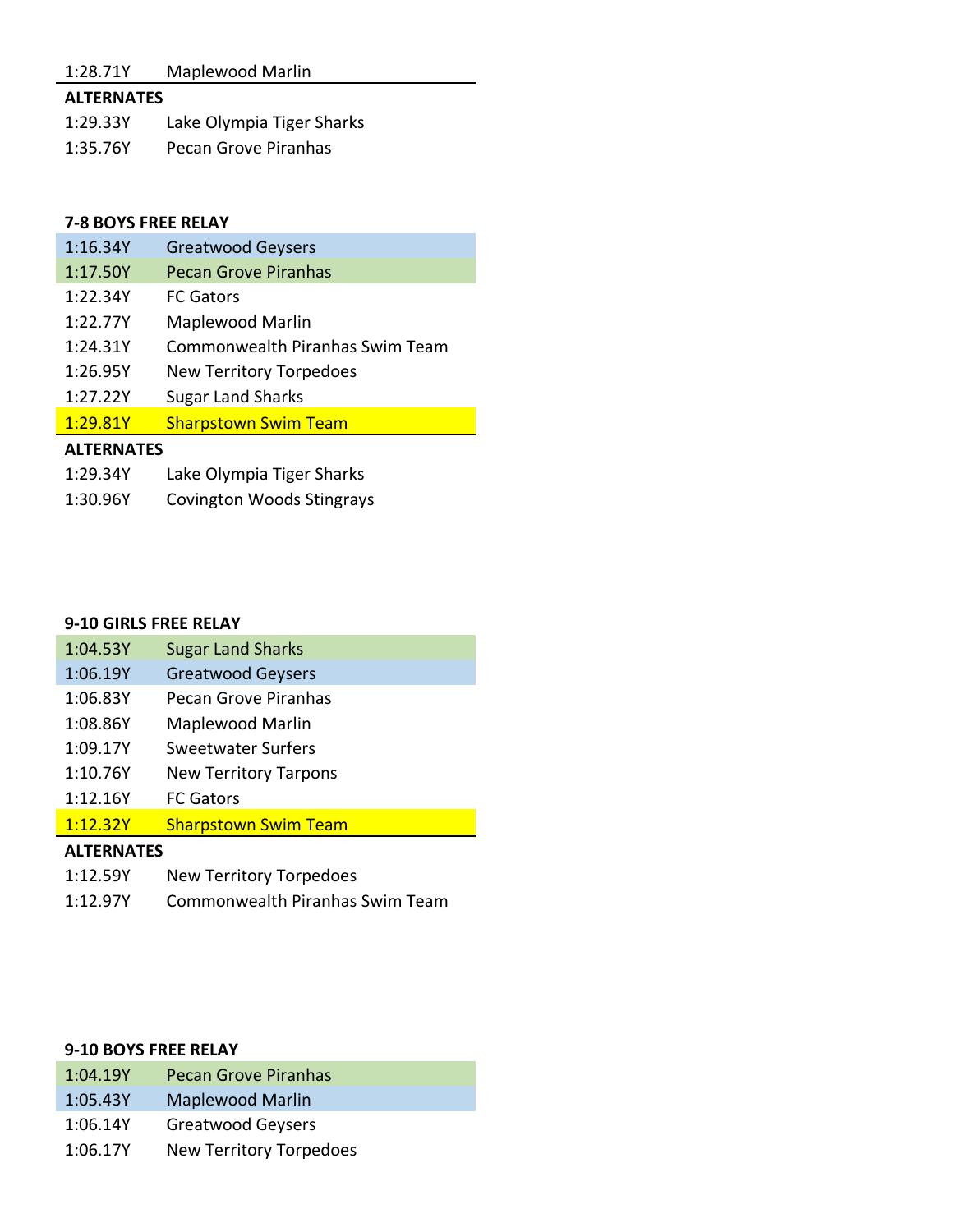| 1:07.53Y | Sienna Stingrays |
|----------|------------------|
|----------|------------------|

1:07.67Y FC Gators

1:07.82Y Sugar Land Sharks

1:14.75Y First Colony Gold

## **ALTERNATES**

- 1:07.94Y Commonwealth Piranhas Swim Team
- 1:08.47Y New Territory Tarpons

## **11-12 GIRLS FREE RELAY**

| 56.19Y            | <b>Pecan Grove Piranhas</b>            |
|-------------------|----------------------------------------|
| 57.87Y            | <b>New Territory Tarpons</b>           |
| 59.19Y            | <b>Commonwealth Piranhas Swim Team</b> |
| 59.63Y            | <b>Greatwood Geysers</b>               |
| 59.91Y            | <b>New Territory Torpedoes</b>         |
| 1:00.59Y          | <b>Covington Woods Stingrays</b>       |
| 1:01.40Y          | Sienna Stingrays                       |
| 1:06.20Y          | <b>Sharpstown Swim Team</b>            |
| <b>ALTERNATES</b> |                                        |
| 1:02.19Y          | <b>FC Gators</b>                       |

1:02.25Y Lake Olympia Tiger Sharks

## **11-12 BOYS FREE RELAY**

| 57.25Y        | <b>Commonwealth Piranhas Swim Team</b> |
|---------------|----------------------------------------|
| 57.41Y        | Lake Olympia Tiger Sharks              |
| 57.94Y        | Pecan Grove Piranhas                   |
| 59.00Y        | <b>Meadows Marlins Swim Team</b>       |
| 59.77Y        | Maplewood Marlin                       |
| 1:01.57Y      | <b>Greatwood Geysers</b>               |
| 1:01.82Y      | <b>Sugar Land Sharks</b>               |
| 1:03.97Y      | <b>First Colony Gold</b>               |
| 81 TEBBIA TEC |                                        |

### **ALTERNATES**

| 1:01.91Y | <b>FC Gators</b>                 |
|----------|----------------------------------|
| 1:01.96Y | <b>Covington Woods Stingrays</b> |

### **13-14 GIRLS FREE RELAY \*UPDATED**

| 54.56Y | <b>New Territory Torpedoes</b>   |
|--------|----------------------------------|
| 55.15Y | <b>Covington Woods Stingrays</b> |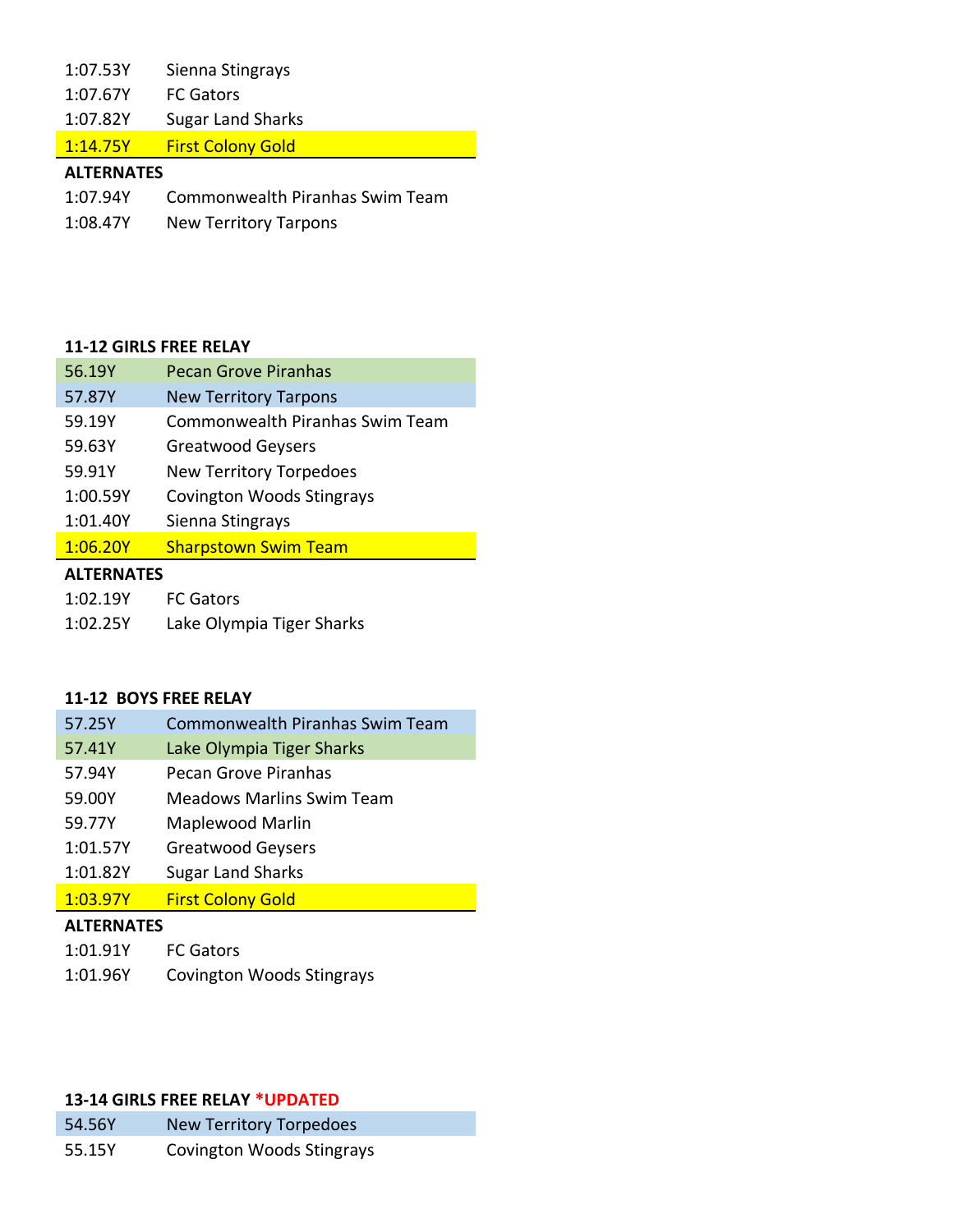| 55.59Y            | <b>Pecan Grove Piranhas</b>            |  |
|-------------------|----------------------------------------|--|
| 56.25Y            | Sienna Stingrays                       |  |
| 56.51Y            | <b>Greatwood Geysers</b>               |  |
| 57.68Y            | <b>Sweetwater Surfers</b>              |  |
| 57.85Y            | <b>Sharpstown Swim Team</b>            |  |
| 58.90Y            | <b>Commonwealth Piranhas Swim Team</b> |  |
| <b>ALTERNATES</b> |                                        |  |

### **13-14 BOYS FREE RELAY**

| 47.41Y            | <b>Covington Woods Stingrays</b> |  |
|-------------------|----------------------------------|--|
| 51.01Y            | <b>Sugar Land Sharks</b>         |  |
| 51.57Y            | <b>Greatwood Geysers</b>         |  |
| 51.78Y            | Lake Olympia Tiger Sharks        |  |
| 52.31Y            | <b>New Territory Tarpons</b>     |  |
| 52.54Y            | Shadow Creek Tsunamis            |  |
| 52.78Y            | <b>FC Gators</b>                 |  |
| 58.34Y            | <b>Quail Valley Dolphins</b>     |  |
| <b>ALTERNATES</b> |                                  |  |
| 53.40Y            | Pecan Grove Piranhas             |  |
| 58.25Y            | Commonwealth Piranhas Swim Team  |  |

### **OPEN GIRLS FREE RELAY**

| :51.80Y | Lake Olympia Tiger Sharks        |  |  |
|---------|----------------------------------|--|--|
| 52.39Y  | <b>New Territory Tarpons</b>     |  |  |
| 52.65Y  | <b>Shadow Creek Tsunamis</b>     |  |  |
| 53.87Y  | <b>Sugar Land Sharks</b>         |  |  |
| 54.16Y  | <b>Covington Woods Stingrays</b> |  |  |
| 54.19Y  | <b>Sugar Creek Gators</b>        |  |  |
| 54.83Y  | <b>FC Gators</b>                 |  |  |
| 56.43Y  | <b>Sharpstown Swim Team</b>      |  |  |
|         |                                  |  |  |

## **ALTERNATES**

- 54.88Y Greatwood Geysers
- 57.46Y Meadows Marlins Swim Team